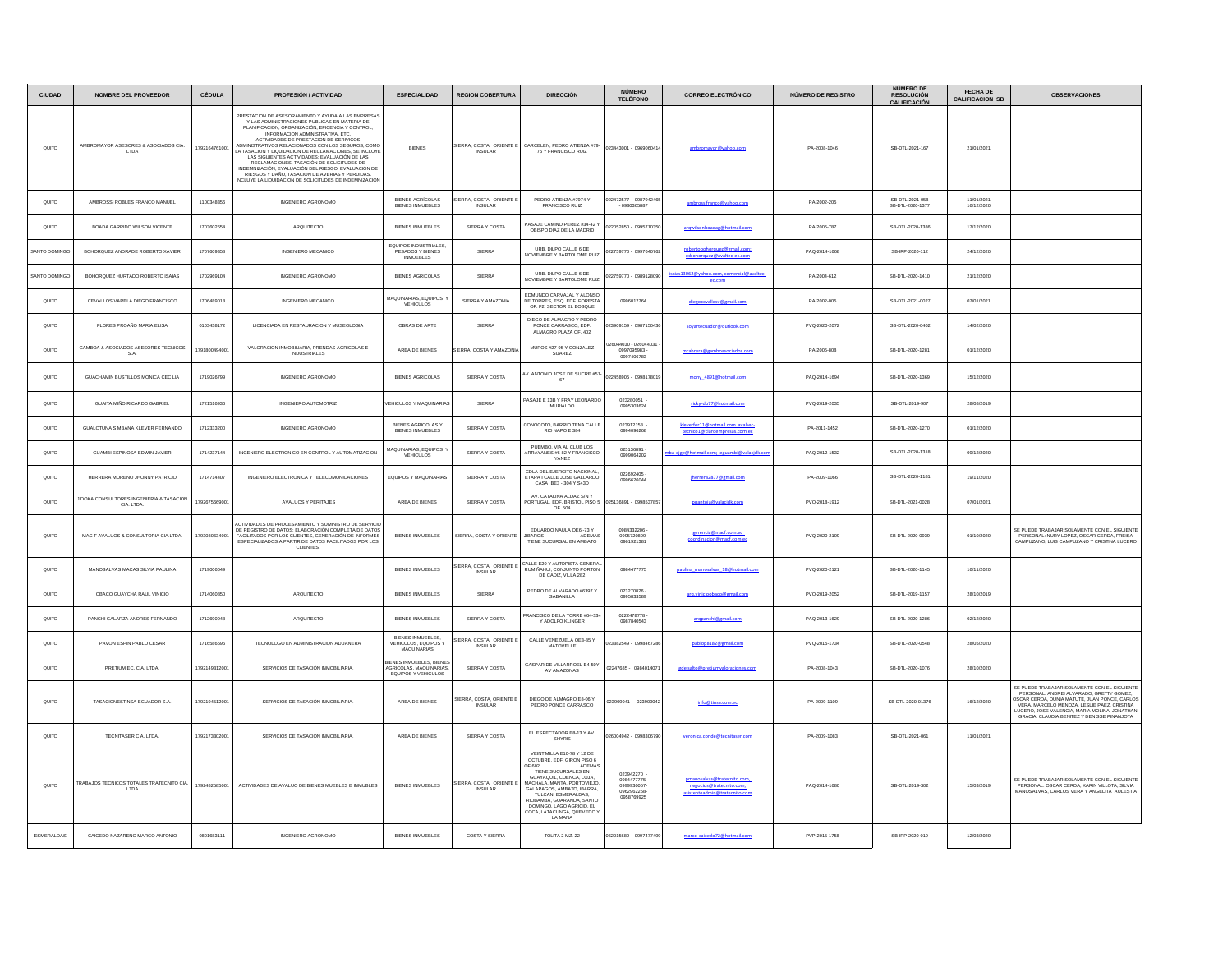| ESMERALDAS            | FIGUEROA MONTALVO JAVIER ALBERTO     | 0801696451 | <b>TECNOLOGO EN INFORMARTICA</b>                                                                          | <b>BIENES INMUEBLES</b>                                                                                       | COSTA Y SIERRA                             | SUCRE Y MANUELA CAÑIZARES<br>EDF. BEDOYA 2DO. PISO ALTO                                         | 062711765 - 0983215310                 |                                                         | PA-2011-1342  | SB-IRP-2020-119   | 30/12/2020 |
|-----------------------|--------------------------------------|------------|-----------------------------------------------------------------------------------------------------------|---------------------------------------------------------------------------------------------------------------|--------------------------------------------|-------------------------------------------------------------------------------------------------|----------------------------------------|---------------------------------------------------------|---------------|-------------------|------------|
| <b>ESMERALDAS</b>     | SOLORZANO VILLAVICENCIO JOFRE RENAN  | 1303767659 | INGENIERO AGRONOMO                                                                                        | <b>BIENES INMUEBLES</b>                                                                                       | COSTA Y SIERRA                             | CDLA LOS GIRASOLES PRIMERA<br>ENTRADA S/N A DOS CUADRAS DE<br>LA TOLITA 2 MZ. 22                | 062012802 - 099778060                  | joffre-solorzano@hotmail.com                            | PAQ-2013-1544 | SB-IRP-2020-076   | 08/12/2020 |
| AMABTO                | CERDA YANEZ OSCAR FABRICIO           | 1802652295 | <b>INGENIERO CIVIL</b>                                                                                    | <b>IENES INMUEBLES, BIENES</b><br>AGRICOLAS, MAQUINARIA<br>EQUIPOS Y VEHICULOS                                | SIERRA Y ORIENTE                           | <b>TCOA, SECTOR LOS QUINDES, AV</b><br>RODRIGO PACHANO 21-70 Y<br>MARACUYAS                     | 032461735 - 098249624<br>0983157071    | oscarin 230485@hotmail.com<br>ceryaval pr@hotmail.com   | PA-2009-1134  | SB-DTL-2020-1108  | 06/11/2020 |
| <b>OTAVALO</b>        | ANDRADE NARVAEZ LUIS GERMAN          | 1001101086 | INGENIERO EN AGRONEGOCIOS AVALUOS Y CATASTROS                                                             | <b>BIENES INMUEBLES</b>                                                                                       | SIERRA Y COSTA                             | <b>SOLIVAR Y MEJIA A 70 METROS DE</b><br>LA IGLESIA SAN FRANCISCO                               | 0968395188                             | Igan 59@yahoo.com                                       | PVQ-2019-1965 | SB-DTL-2019-231   | 27/02/2019 |
| <b>IBARRA</b>         | CARDENAS ORTEGA MARIA FERNANDA       | 0102965449 | <b>INGENIERO CIVIL</b>                                                                                    | <b>BIENES INMUEBLES</b>                                                                                       | SIERRA                                     | LOTIZACION CHORLAVI, CALLE<br><b>LUCIANO ANDRADE LOTE 17</b><br>FRENTE AL CONJUNTO PUEBLO       | 0958925852<br>0979188097               | perito.mfcardenas@hotmail.com                           | PA-2007-952   | SB-DTL-2020-1289  | 03/12/2020 |
| <b>OTAVALO</b>        | ENDARA TOROMORENO FRANCISCO LEONIDAS | 1000978740 | ARQUITECTO                                                                                                | <b>BIENES INMUEBLES</b>                                                                                       | SIERRA                                     | CDLA. RUMIÑAHUI, CALLE<br>TAHUALPA #6-90 Y CESAR DAVILA 062520385 - 0997349963<br><b>GUERRA</b> |                                        | flendara@vahoo.com                                      | PA-2002-062   | SB-DTL-2020-01442 | 29/12/2020 |
| <b>IBARRA</b>         | MOSQUERA JURADO PAUL HERNAN          | 1717544678 | <b>TECNICO SUPERIOR EN AUTOMOCION; TECNICO SUPERIOR EN</b><br>SISTEMAS DE TELECOMUNICACION E INFORMATICOS | AREA DE VEHICULOS                                                                                             | SIERRA Y COSTA                             | NAZACOTA PUENTO 21 - 65 Y RIO<br>CHOTA                                                          | 0989627267<br>0991884897               | pul mj@hotmail.com                                      | PQV-2017-1825 | SB-DTL-2020-01382 | 17/12/2020 |
| <b>OTAVALO</b>        | YEPEZ PESANTEZ JOSELYN MARIELA       | 1004709133 | INGENIERO EN AGRONEGOCIOS AVALUOS Y CATASTROS                                                             | <b>BIENES INMUEBLES</b>                                                                                       | SIERERA                                    | VIA COTOCACHI, KM 1, SECTOR<br>PINSAQUI                                                         | 0998131747<br>0996941300               | marie1994-jyp@hotmail.es                                | PVQ-2019-1967 | SB-DTL-2020-1370  | 15/12/2020 |
| BABAHOYO              | ALMEIDA GUERRERO GABRIEL ENRIQUE     | 1201303714 | INGENIERO AGROMONO                                                                                        | BIENES MUEBLES E<br>INMUEBLES AGRICOLAS;<br>BIENES INMUEBLES;<br>PRODUCTOS AGRICOLAS<br>MAQUINARIAS Y EQUIPOS | COSTA                                      | MARTIN ICAZA Y JUAN X. MARCOS                                                                   | 0986153090<br>0982806894               | rabalmeg@yahoo.es.gabalmeg61@gmail.com                  | PA-2003-370   | SB-IRG-2019-1268  | 20/11/2019 |
| <b>GUAYAQUIL</b>      | ALVARADO GUTIÉRREZ IVÁN GUILLERMO    | 1304479874 | INGENIERO CIVIL                                                                                           | <b>BIENES INMUEBLES</b>                                                                                       | <b>COSTA E INSULAR</b>                     | CDLA. LA GARZOTA MZ. 22 VILLA 14                                                                | 042626757 - 096947320                  | igalvaradog@hotmail.com                                 | PA-2003-389   | SB-IRG-2020-083   | 31/01/2020 |
| GLIAYAOUL             | ANGULO BONE LEBSON YINIO             | 0907919328 | <b>AROUITECTO</b>                                                                                         | <b>BENES INMUERLES</b>                                                                                        | COSTA Y SIERRA                             | CALLES 11AVA, Y LA G                                                                            | 043072339 - 099218890<br>$-0969463317$ | arglebson@hotmail.es                                    | PA-2005-728   | SB-IRG-2020-015   | 09/01/2020 |
| SAN CAMILO<br>QUEVEDO | AULESTIA CORREA ANGELITA DEL PILAR   | 0502251747 | INGENIERO EN ADMINISTRACION DE EMPRESAS<br>AGROPECUARIAS                                                  | BIENES AGROPECUARIOS                                                                                          | COSTA Y SIERRA                             | AV. CAMILO AREAVALO Y<br>PARAGUAY                                                               | 052773430 - 095944297                  | angelaaulestia1975@hotmail.com                          | PA-2010-1252  | SB-IRG-2020-191   | 19/02/2020 |
| GUAYAQUIL             | BORBOR BERMEO JUAN CARLOS            | 0922515507 | INGENIERO AGROPECUARIO                                                                                    | BIENES INMUEBLES Y<br>BIENES AGROPECUARIOS                                                                    | COSTA Y SIERRA                             | URB. LA GRAN VITTORIA, ETAPA<br>VIOLETTA MZ 12 VILLA 3                                          | 0992369851                             |                                                         | PA-2011-1338  | SB-IRG-2021-039   | 22/01/2021 |
| SAMBORONDON           | BUENO CIFUENTES ANGEL AUGUSTO        | 0903128007 | <b>INGENIERO AGRONOMO</b>                                                                                 | <b>BIENES AGRICOLAS</b>                                                                                       | COSTA, SIERRA, ORIENTE E<br><b>INSULAR</b> | URB. LA CASTELLANA, AVE.<br>SAMBORONDON KM 6.3                                                  | 45009845 - 0993977678                  | a.buenoc@hotmail.com                                    | PA-2002-111   | SB-IRG-2020-072   | 29/01/2020 |
| <b>GUAYAQUIL</b>      | CAPUTI PALMA FAUSTO NICOLAS          | 0903322618 | INGENIERO AGRONOMO Y ABOGADO                                                                              | PRODUCTOS Y BIENES<br>AGRICOLAS                                                                               | COSTA                                      | CDLA. PUERTO AZUL MZ E 1 VILLA<br>36                                                            | 0980175130                             | faustonicolas45@yahoo.com                               | PA-2002-152   | SB-IRG-2020-245   | 10/03/2020 |
| GLIAYAOUL             | CASTRO CARRASCO DAVID MAURICIO       | 0915194280 | INGENIERO ELECTRONICO                                                                                     | <b>BIENES ELECTRICOS \</b><br><b>BIENES INMUEBLES</b>                                                         | COSTA Y SIERRA                             | CDLA LOS ESTEROS MZ 16 A1<br>VILLA 61                                                           | 042433704 - 099213551                  | dcastro73@yahoo.es                                      | PVG-2019-1984 | SB-IRG-2019-201   | 01/03/2019 |
| GUAYAQUIL             | CEDEÑO FERRIN DAVID GUILLERMO        | 0917565343 |                                                                                                           | AREA MAQUINARIAS Y<br>VEHICULOS                                                                               | COSTA                                      | CDLA IETEL MZ 24 VILLA 11                                                                       | 042315109 - 095900459                  |                                                         | PVG-2019-2026 | SB-IRG-2019-795   | 16/07/2019 |
| <b>GUAYAQUIL</b>      | CHANSANG QUITO JOHNNY XAVIER         | 0909090979 | ARQUITECTO                                                                                                | <b>BIENES INMUEBLES</b>                                                                                       | COSTA Y SIERRA                             | CDLA SAUCES 2 MZ. 112 VILLA 69                                                                  | 042231713 - 099890738                  | xchansang@hotmail.com;<br>arquitectoxch1993@hotmail.com | PA-2008-994   | SB-IRG-2020-200   | 20/02/2020 |
| GUAYAQUIL             | CHICA BERMUDEZ ANGEL ISAAC           | 0916803943 | INGENIERO AGRONOMO                                                                                        | BIENES INMUEBLES Y<br>AGRICOLAS                                                                               | COSTA                                      | MAPASINGUE OESTE, VILLAS DE<br>BANCO DE LA VIVIENDA MZ. D<br>VILLA 12                           | 042015422 - 098409117                  | angelchicabermudez@hotmail.com                          | PA-2009-1137  | SB-IRG-2020-157   | 12/02/2020 |
| <b>GUAYAQUIL</b>      | ESTRADA IRRAZABAL MARCOS ANDRES      | 0925355380 | <b>INGENIERO MECANICO</b>                                                                                 | MUEBLES, MAQUINAS Y<br>EQUIPOS, VEHICULO Y<br><b>EMBARCACIONES EN</b>                                         | COSTA Y SIERRA                             | BRISAS DE PROCARSA MZ 11<br>SOLAR 5                                                             | 0998675321<br>0980737245               | marcos 092@hotmail.com                                  | PVG-2019-2023 | SB-IRG-2019-701   | 26/06/2019 |
| <b>GUAYAQUIL</b>      | FIGUEROA TRIVIÑO JUAN ENRIQUE        | 0910018522 | <b>INGENIERO CIVIL</b>                                                                                    | <b>BIENES INMUEBLES</b>                                                                                       | COSTA Y SIERRA                             | MUCHO LOTE 5 ETAPA MZ 2586<br>VILLA 28                                                          | 042899688<br>0985631078                | juanfigueroatofi@hotmail.com                            | PA-2005-733   | SB-IRG-2020-150   | 10/02/2020 |
| GUAYAQUIL             | GALLO CEPEDA GUSTAVO EDUARDO         | 0909408254 | INGENIERO MECANICO                                                                                        | EQUIPOS INDUSTRIALES,<br>PESADOS Y VEHICULOS                                                                  | COSTA Y SIERRA                             | CLA. VILLAMIL MZ. J VILLA 10                                                                    | 42342976 - 099189972                   | gallo505@hotmail.com;<br>wo76@gmail.com                 | PA-2010-1208  | SB-IRG-2020-046   | 21/01/2020 |
| SAMBORONDO            | GRANADO PEÑA EDUARDO FABRICIO        | 0911847416 | ARQUITECTO                                                                                                | <b>BIENES INMUEBLES</b>                                                                                       | COSTA Y SIERRA                             | CDLA. CELESTE ETAPA LA ESTELA 042087045 - 095895400<br>MZ 11 VILLA 2                            |                                        | edugranado2007@hotmail.con                              | PA-2008-996   | SB-IRG-2019-1420  | 31/12/2019 |
| GUAYAQUIL             | GUZMAN LOZA DAVID ARMANDO            | 0922654744 | INGENIERO INDUSTRIAL                                                                                      | EQUIPOS INDUSTRIALES,<br>PESADOS Y VEHÍCULOS                                                                  | COSTA Y SIERRA                             | ROSENDO AVILES #5907 ENTRE<br>CALLE 45 AVA Y 46 AVA.                                            | 42846765 - 099202381                   | david.eu.                                               | PAQ-2012-1526 | SB-SR-2020-325    | 13/07/2020 |
| GLIAYAOUL             | GUZMAN VEINTIMILLA SANDRA SUSANA     | 0922120035 | ARQUITECTO CON CONCENTRACION EN CONSTRUCCION                                                              | <b>BIENES INMUEBLES</b>                                                                                       | <b>COSTA E INSULAR</b>                     | CLA. SIMON BOLIVAR MZ 2 VILLA<br>109                                                            | 042925194<br>0969063989                |                                                         | PAG-2013-1545 | SB-IRG-2019-1310  | 29/11/2019 |
| GUAYAQUIL             | HERNANDEZ MOINA JUAN CARLOS          | 0922218094 | INGENIERO AGROPECUARIO                                                                                    | <b>NENES AGRICOLAS BIENES</b><br>INMUEBLES URBANOS                                                            | COSTA Y SIERRA                             | ALLE ORIENTE #2009 Y LA 28 AV                                                                   | 992069495 - 04275608                   | jchernandezmoina@hotmail.com                            | PVG-2016-1810 | SB-IRG-2021-035   | 22/01/2021 |
| <b>GUAYAQUIL</b>      | <b>IDROVO ROHDE JORGE ANDRES</b>     | 0917371148 | INGENIERO EN GESTION EMPRESARIAL INTERNACIONAL                                                            | <b>BIENES MUEBLES E</b><br><b>INMUEBLES</b>                                                                   | COSTA, SIERRA, ORIENTE E<br><b>INSULAR</b> | GARCIA AVILES #520 Y LUQUE.<br>EDF. CENTRAL OF 304                                              | 42530370 - 099449078                   | iidrovor@gmail.com                                      | PAG-2014-1667 | SB-IRG-2020-014   | 09/01/2020 |
| <b>GUAYAQUIL</b>      | <b>IDROVO SÁNCHEZ JORGE RODOLFO</b>  | 0900672486 | <b>INGENIERO CIVIL</b>                                                                                    | <b>BIENES MUEBLES E</b><br><b>INMUEBLES</b>                                                                   | COSTA, SIERRA, ORIENTE E<br><b>INSULAR</b> | GARCIA AVILES #520 Y LUQUE<br>EDF. CENTRAL OF 304                                               | 042530370 - 099961944                  | iidrovos@hotmail.com                                    | PA-2003-444   | SB-IRG-2020-117   | 05/02/2020 |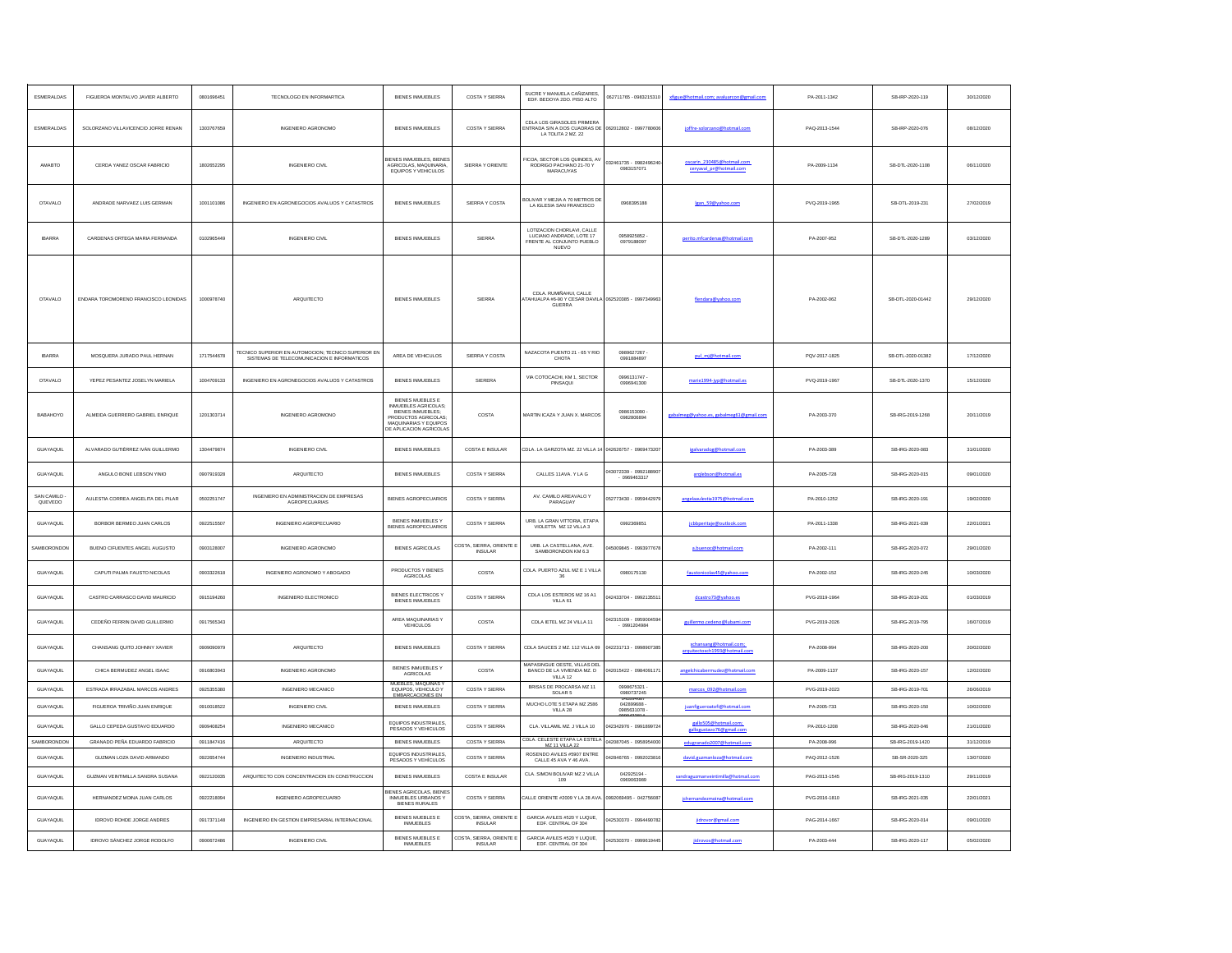| GUAYAQUIL        | JIMENEZ MOTA WILSON LORENZO                       | 0910715234    | INGENIERO INDUSTRIAL                                                                                                                                                                                                                                                                                                                                                                                                                                                                                                                                                                                      | EQUIPOS INDUSTRIALES,<br>PESADOS, VEHÍCULOS Y<br><b>BIENES INMUEBLES</b>                                                                                                                             | COSTA Y SIERRA                             | AVE. EMILIO ROMERO Y AVE.<br>BENJAMIN CARRION, EDF. CITY<br>OFFICE BUSINESS, PISO 3 OF. 328 | 42959224 - 0999273885                 | nezm6@gmail.com                                                  | PA-2005-683   | SB-IRG-2020-339  | 16/07/2020 |
|------------------|---------------------------------------------------|---------------|-----------------------------------------------------------------------------------------------------------------------------------------------------------------------------------------------------------------------------------------------------------------------------------------------------------------------------------------------------------------------------------------------------------------------------------------------------------------------------------------------------------------------------------------------------------------------------------------------------------|------------------------------------------------------------------------------------------------------------------------------------------------------------------------------------------------------|--------------------------------------------|---------------------------------------------------------------------------------------------|---------------------------------------|------------------------------------------------------------------|---------------|------------------|------------|
| <b>GUAYAQUIL</b> | LUCIO QUEVEDO LILIAN LEONOR                       | 0900768524    | ARQUITECTA URBANISTA                                                                                                                                                                                                                                                                                                                                                                                                                                                                                                                                                                                      | <b>BIENES INMUEBLES</b>                                                                                                                                                                              | COSTA                                      | AVE. JOAQUIN ORRANTIA Y AVE<br>LEOPOLDO BENITEZ, EDF TRADE                                  | 042639710 - 0999109727                | luciolilian@hotmail.com                                          | PA-2010-1288  | SB-IRG-2020-044  | 21/01/2020 |
| GLIAYAOUL        | <b>I YNCH LOZA HENRY JAMES</b>                    | 0909336042    | INGENIERO AGRONOMO                                                                                                                                                                                                                                                                                                                                                                                                                                                                                                                                                                                        | BIENES AGRICOLAS                                                                                                                                                                                     | COSTA Y SIERRA                             | BUILDING PISO 4 OF 429<br>CISNE 2 CALLES 16 ENTRE<br>RANCISCO SEGURA Y SEDALAN              | 0992048072                            | henryjamesjacobo@hotmail.com<br>and founds, foundations and con- | PA-2010-1226  | SB-IRG-2020-218  | 02/03/2020 |
| GUAYAQUIL        | MALAGON LEON KEMIL JOHNNY                         | 0914132188    | ARQUITECTO                                                                                                                                                                                                                                                                                                                                                                                                                                                                                                                                                                                                | <b>BIENES INMUEBLES</b>                                                                                                                                                                              | COSTA                                      | CDLA PROSPERINA CALLE 3ERA<br>#308 ENTRE LAS AVENIDA<br>TERCERA Y CUARTA                    | 099195153                             | emil1219@hotmail.com; kemil1219@gmail.c                          | PVG-2019-2014 | SB-IRG-2019-677  | 20/06/2019 |
| <b>GUAYAQUIL</b> | MARQUEZ OBREGON JORGE WASHINGTON                  | 0906524426    | ARQUITECTO                                                                                                                                                                                                                                                                                                                                                                                                                                                                                                                                                                                                | <b>BIENES INMUEBLES</b>                                                                                                                                                                              | <b>COSTA Y SIERRA</b>                      | CDLA. SAUCES 9 MZ. F531 VILLA 7                                                             | 042574352 - 09984507                  | jorgemarquezobregon@hotmail.com                                  | PA-2014-1644  | SB-IRG-2020-276  | 22/04/2020 |
| GUAYAQUIL        | MEJIA LARREA SEGUNDO ADOLFO                       | 0907590665    | AROUITECTO                                                                                                                                                                                                                                                                                                                                                                                                                                                                                                                                                                                                | <b>BIENES INMUEBLES</b>                                                                                                                                                                              | COSTA Y SIERRA                             | CALLE MAGDALENA CABEZAS<br>BORJA DE VASCONEZ Y AV                                           | 42399559 - 099759149                  | melasaquil@hotmail.com                                           | PA-2012-1509  | SR-IRG-2020-068  | 28/01/2020 |
| GUAYAQUIL        | MOSQUERA DECKER RAFAEL EDUARDO                    | 0907947741    | <b>INGENIERO CIVIL</b>                                                                                                                                                                                                                                                                                                                                                                                                                                                                                                                                                                                    | <b>BIENES INMUEBLES</b>                                                                                                                                                                              | COSTA E INSULAR                            | VUEVA KENNEDY 7MA #214 ENTRE<br>BYD                                                         | 042285394 - 099882071                 | quera26@hotmail.com                                              | PA-2003-494   | SB-IRG-2020-063  | 27/01/2020 |
| GUAYAQUIL        | NOE VARGAS OSCAR JOSE                             | 0906835194    | <b>INGENIERO NAVAL</b>                                                                                                                                                                                                                                                                                                                                                                                                                                                                                                                                                                                    | CAMPO NAVIERO                                                                                                                                                                                        | COSTA, SIERRA, ORIENTE                     | CDLA. PORTO FINO MZ. 232 VILLA                                                              | 0999050575                            | oscarnoev@hotmail.com                                            | PA-2009-1100  | SB-IRG-2020-362  | 22/07/2020 |
| GUAYAQUIL        | OCHOA CARDENAS JOSÉ MARÍA                         | 1304080037    | <b>INGENIERO COMERCIAL</b>                                                                                                                                                                                                                                                                                                                                                                                                                                                                                                                                                                                | BIENES INMUEBLES Y<br><b>MAQUINARIAS</b>                                                                                                                                                             | COSTA Y SIERRA                             | CDLA. NUEVA KENNEDY AV.<br>OLIMPO #204                                                      | 42390995 - 0986398876                 | jmaochoa@yahoo,es; jmaochoa@hotmail.cor                          | PAG-2013-1562 | SB-IRG-2019-1357 | 12/12/2019 |
| GUAYAQUIL        | PERITAJES, TASACIONES Y ASESORIA, PERITASE<br>S.A | 0992542454001 | SERVICIOS DE TASACIÓN INMOBILIARIA; ACTIVIDADES DE<br>SERVICIOS DIVERSOS; CONSTRUCCIÓN DE TODO TIPO DE<br>EDIFICIOS RESIDECIALES INCLUYE REMODELACIÓN.<br>ENOVACIÓN O REHABILITACIÓN DE ESTRUCTURAS<br>EXISTENTES; ACTIVIDADES DE ASESORAMIENTO TÉCNICO EN<br>ARQUITECTURA EN DISEÑO DE EDIFICIOS Y DIBUJO EN PLANOS<br>DE CONSTRUCCIÓN; SERVICIOS DE ASESORAMIENTO,<br>ORIENTACIÓN Y ASISTENCIA OPERATIVA A LAS EMPRESAS Y<br>LA ADMINISTRACIÓN PÚBLICA EN MATERIA DE DISEÑO O<br>PROCEDIMIENTOS CONTABLES, PROGRAMAS DE<br>CONTABILIDAD DE COSTOS Y PROCEDIMIENTOS DE CONTABL<br><b>PRESUPUESTARIOS</b> | <b>BIENES</b>                                                                                                                                                                                        | COSTA Y SIERRA                             | CDLA. LAS ACACIAS BLOQUE B1, $PB$ #4                                                        | 043854744 - 0997715643                |                                                                  | PA-2008-1021  | SB-IRG-2020-775  | 17/12/2020 |
| GUAYAQUIL        | QUELAL DELGADO NELSON DAVID                       | 1304209107    | INGENIERO INDUSTRIAL                                                                                                                                                                                                                                                                                                                                                                                                                                                                                                                                                                                      | EQUIPOS INDUSTRIALES<br>PESADOS Y VEHICULOS                                                                                                                                                          | COSTA                                      | CDLA. QUISQUIS MZ H VILLA 16-1                                                              | 0986663059                            | ing.nelsonquelal@hotmail.com                                     | PA-2004-575   | SB-IRG-2020-122  | 05/02/2020 |
| GUAYAQUIL        | RONQUILLO NAVAS HERMES FABIAN                     | 0912169786    | INGENIERO AGRONOMO Y ECONOMISTA                                                                                                                                                                                                                                                                                                                                                                                                                                                                                                                                                                           | BIENES INMUEBLES Y<br>BIENES AGRICOLAS                                                                                                                                                               | COSTA                                      | GARZOTA 3ERA MZ 93 VILLA 10                                                                 | 42655408 - 09900330                   | faron                                                            | PVG-2020-208  | SB-IRG-2020-243  | 10/03/2020 |
| GUAYAQUIL        | SILVA WONG MARIO DENIS                            | 0921779963    | ARQUITECTO                                                                                                                                                                                                                                                                                                                                                                                                                                                                                                                                                                                                | <b>BIENES INMUEBLES</b>                                                                                                                                                                              | COSTA                                      | URB. LA SAIBA MZ L VILLA 6                                                                  | 0969319990                            | msw.82@hotmail.com                                               | PAG-2013-1601 | SB-IRG-2020-302  | 02/07/2020 |
| GUAYAQUIL        | SOTOMAYOR FERRANDO JUAN FRANKLIN                  | 0900076084    | <b>INGENIERO CIVIL</b>                                                                                                                                                                                                                                                                                                                                                                                                                                                                                                                                                                                    | <b>BIENES INMUEBLES</b>                                                                                                                                                                              | COSTA                                      | URB. PUERTO AZUL CONDOMINI<br>TORRES DEL EDEN MZ D15                                        | 0999514050                            | juanfsotomayor@hotmail.com                                       | PA-2003-432   | SB-IRG-2020-277  | 22/04/2020 |
| GUAYAQUIL        | SUAREZ FARIAS LUIS ALBERTO                        | 0907418503    | ARQUITECTO                                                                                                                                                                                                                                                                                                                                                                                                                                                                                                                                                                                                | BIENES MUBLES E                                                                                                                                                                                      | COSTA Y SIERRA                             | CALLE C #113 ENTRE LIZRDO<br>GARCIA Y TUNGURAHUA                                            | 0423856719<br>0990487887              | arez1957@hotmail.com                                             | PA-2003-502   | SB-IRG-2020-071  | 29/01/2020 |
| SAMBORONDON      | SUNTAXI OÑA JESSICA PAMELA                        | 1725914186    | ARQUITECTA                                                                                                                                                                                                                                                                                                                                                                                                                                                                                                                                                                                                | BIENES INMUEBLES                                                                                                                                                                                     | COSTA E INSULAR                            | URB. SAMBOCITY ETAPA<br>HOLLYWOOD PARK MZ. 1 VILLA                                          | 4560220 - 098262875                   |                                                                  | PVG-2019-1974 | SB-IRG-2019-351  | 10/04/2019 |
| <b>GUAYAQUIL</b> | TORRES ALARCON XAVIER ANTONIO                     | 0908389372    | LICENCIADO EN CIENCIAS DE LA EDUCACIÓN MENCIÓN FISICIO<br><b>MATEMATICA</b>                                                                                                                                                                                                                                                                                                                                                                                                                                                                                                                               | <b>BIENES INMUEBLES</b>                                                                                                                                                                              | COSTA                                      | CDLA, LA CHALA, FRAY VACAS<br>GALINDO #750 ENTRE LA 16 Y 17                                 | 0981786713                            | real lismtod@Fastsx                                              | PAG-2013-1564 | SB-IRG-2020-221  | 03/03/2020 |
| GUAYAQUIL        | <b>UBILLA BUSTAMANTE FERNANDO ISIDRO</b>          | 1200935045    | <b>INGENIERO CIVIL</b>                                                                                                                                                                                                                                                                                                                                                                                                                                                                                                                                                                                    | <b>BIENES INMUEBLES</b>                                                                                                                                                                              | COSTA, SIERRA, ORIENTE E                   | CDLA. URDENOR 1 MZ 109 VILLA10                                                              | 042922076 - 09995005                  | ferubilla@hotmail.com                                            | PVG-2015-1733 | SB-IRG-2019-1408 | 27/12/2019 |
| GUAYAQUIL        | UBILLUS TOBAR ROBERTO WASHINGTON                  | 0905063368    | ARQUITECTO                                                                                                                                                                                                                                                                                                                                                                                                                                                                                                                                                                                                | <b>BIENES INMUEBLES</b>                                                                                                                                                                              | COSTA Y SIERRA                             | CDLA. LAS ACACIAS BLOQUE B1,<br>2DO. PISO, Nº 204                                           | 43854744 - 0997715643                 | roberto.ubillus@hotmail.con                                      | PA-2005-746   | SB-IRG-2020-288  | 19/05/2020 |
| GUAYAQUIL        | VASCONEZ NARANJO ANDRES PATRICIO                  | 0920242955    | <b>INSPECTOR MARITIMO</b>                                                                                                                                                                                                                                                                                                                                                                                                                                                                                                                                                                                 | AREA MARITIMA                                                                                                                                                                                        | COSTA                                      | JRB. PUERTO AZUL MZ A7 VILLA 2                                                              | 044600004                             | conez@powermaritima.net                                          | PVG-2020-2113 | SB-IRG-2020-641  | 27/10/2020 |
| GUAYAQUIL        | VERDUGA SALAS GEORGE OLIVER                       | 0920723368    | ARQUITECTO                                                                                                                                                                                                                                                                                                                                                                                                                                                                                                                                                                                                | <b>BIENES INMUEBLES</b>                                                                                                                                                                              | COSTA, SIERRA, ORIENTE<br><b>INSULAR</b>   | VILLA ALEGRIA 6TA. ETAPA,<br>MUCHO LOTE MZ 2580 VILLA 34                                    | 0979744646<br>0998157362              | georgeverduga@hotmail.com                                        | PVG-2020-2061 | SB-IRG-2020-010  | 06/01/2020 |
| GUAYAQUIL        | VIEIRA HERRERA MARIA IVANONA                      | 0912643400    | ARQUITECTA                                                                                                                                                                                                                                                                                                                                                                                                                                                                                                                                                                                                | <b>BIENES INMUEBLES</b>                                                                                                                                                                              | COSTA, SIERRA, ORIENTE I<br><b>INSULAR</b> | CDLA. GUAYAQUIL MZ. 4 VILLA 17<br>PISO <sub>1</sub>                                         | 42296586 - 099985851                  | arouitek96@hotmail.com                                           | PA-2002-137   | SB-IRG-2020-042  | 20/01/2020 |
| MANTA            | CAJAPE LINO MIGUEL ARTURO                         | 1309093977    | ARQUITECTO                                                                                                                                                                                                                                                                                                                                                                                                                                                                                                                                                                                                | <b>BIENES INMUEBLES</b>                                                                                                                                                                              | COSTA                                      | CALLE 18 Y AVENIDA 35                                                                       | 0995775593                            | arturincl@hotmail.com                                            | PA-2011-1433  | SB-IRP-2021-07   | 20/01/2021 |
| MANTA            | ECHEVERRIA PROAÑO GABRIELA ELIZABETH              | 1306751320    | ARQUITECTA                                                                                                                                                                                                                                                                                                                                                                                                                                                                                                                                                                                                | <b>BIENES INMUEBLES</b>                                                                                                                                                                              | COSTA                                      | LOS ALGARROBOS, CALLE 21<br>AVENIDA 31                                                      | 0994290304                            | argeabrielaecheverria@hotmail.com                                | PVP-2016-1800 | SB-IRP-2020-111  | 23/12/2020 |
| MANTA            | FLORES ROCA GONZALO ALBERTO                       | 1300167929    | <b>INGENIERO CIVIL</b>                                                                                                                                                                                                                                                                                                                                                                                                                                                                                                                                                                                    | <b>BIENES INMUEBLES</b>                                                                                                                                                                              | COSTA                                      | AV. #113 Y CALLE LAS ACACIAS                                                                | 152921190 - 052920495<br>0997074285   | floresrocae37@gmail.com                                          | PA-2002-138   | SB-IRP-2020-109  | 22/12/2020 |
| PORTOVIEJO       | VILLACIS MEZA LEONARDO FABRICIO                   | 1307772234    | <b>INGENIERO CIVIL</b>                                                                                                                                                                                                                                                                                                                                                                                                                                                                                                                                                                                    | <b>BIENES INMUEBLES</b>                                                                                                                                                                              | COSTA                                      | CDLA. LOS BOSQUES MZ. A5 VILLA<br>9, CALLE FELIPE SAUL MORALES 1<br>AVE. MANABI             | 52564064 - 052564874<br>0987705525    | oecu@gmail.com                                                   | PA-2012-1504  | SB-IRP-2020-064  | 28/11/2020 |
| <b>MACHALA</b>   | AÑAZCO DAVILA RICHAR FABIAN                       | 0702004706    | <b>INGENIERO CIVIL</b>                                                                                                                                                                                                                                                                                                                                                                                                                                                                                                                                                                                    | <b>BIENES INMUERLES</b><br>BIENES ININGEBLES,<br>MAQUINARIAS Y EQUIPOS<br>PREDIOS AGRICOLAS; Y<br>CAMARONERAS                                                                                        | COSTA                                      | SUCRE ENTRE GUAYAS Y<br>AYACUCHO, EDF. INMORAVERD,<br>1ER PISO OF 5                         | 72938680 - 099849916<br>$-0979049861$ | avagra2rad@hotmail.com                                           | PA-2006-836   | SB-IRG-2019-1226 | 11/11/2019 |
| <b>MACHALA</b>   | <b>BUSTOS ROMERO BYRON EFREN</b>                  | 0701794828    | ARQUITECTO                                                                                                                                                                                                                                                                                                                                                                                                                                                                                                                                                                                                | <b>BIENES INMUEBLES</b>                                                                                                                                                                              | COSTA                                      | CALLE LUCIO #210 Y PEDRO<br>MARIDUEÑA                                                       | 0997079190                            | ro@hotmail.com                                                   | PA-2005-745   | SB-IRG-2020-112  | 04/02/2020 |
| <b>MACHALA</b>   | CAMPUZANO VERA FRESIA LUISANA                     | 0704180611    | ARQUITECTA                                                                                                                                                                                                                                                                                                                                                                                                                                                                                                                                                                                                | BIENES INMUEBLES                                                                                                                                                                                     | COSTA                                      | URB. CIUDAD PALMERAS MZ C-PAL<br>M VILLA 31                                                 | 73643178 - 098733396                  | lucamve@hotmail.com                                              | PVG-2019-2059 | SB-IRG-2020-740  | 01/12/2020 |
| <b>MACHALA</b>   | CEDILLO MUÑOZ ROMULO POMPILLO                     | 0702510181    | <b>INGENIERO AGRONOMO</b>                                                                                                                                                                                                                                                                                                                                                                                                                                                                                                                                                                                 | <b>BIENES AGROPECUARIOS Y</b><br>PRODUCTOS AGRICOLAS                                                                                                                                                 | COSTA, SIERRA, ORIENTE I<br><b>INSULAR</b> | CALLE SUCRE #224 ENTRE<br>NAPOLEON MERA Y SUCRE<br>EDIFICIO MUÑOZ                           | 072966530 - 099796574                 |                                                                  | PA-2002-286   | SB-IRG-2020-274  | 22/04/2020 |
| <b>MACHALA</b>   | FIGUEROA MALDONADO ROMEL PATRICIO                 | 0703101717    | <b>INGENIERO ACUACULTOR</b>                                                                                                                                                                                                                                                                                                                                                                                                                                                                                                                                                                               | <b>BIENES RELACIONADOS</b><br>CON LA ACUICULTURA                                                                                                                                                     | COSTA Y SIERRA                             | JRB. CIUDAD VERDE MZ 11 VILLA 2                                                             | 072926083-0986380426                  | romel fm@hotmail.com rofima74@gmail.co                           | PAG-2014-1663 | SB-IRG-2019-1297 | 27/11/2020 |
| MACHALA          | GALLARDO RAMIREZ CARLOS EDUARDO                   | 0702565490    | ARQUITECTO                                                                                                                                                                                                                                                                                                                                                                                                                                                                                                                                                                                                | <b>BIENES INMUEBLES</b>                                                                                                                                                                              | COSTA                                      | CALLE SAN MARTIN 214 ENTRE<br>CALLE NAPOLEON MERA Y 10 DE<br>AGOSTO                         | 172933475 - 0999342628                | cargallardo1@yahoo.com                                           | PA-2008-1045  | SB-IRG-2020-089  | 31/01/2020 |
| MACHALA          | HERRERA PEÑA JONATHAN NEPTALI                     | 0703553941    | INGENIERO CIVIL, INGENIERO EN CONTABILIDAD Y AUDITORIA<br>CPA                                                                                                                                                                                                                                                                                                                                                                                                                                                                                                                                             | MUEBLES E INMUEBLES; DE<br><b>BIENES Y PRODUCTOS</b><br><b>AGRICOLAS: DE BIENES Y</b><br><b>PRODUCTOS</b><br>RELACIONADOS CON LA<br>ACUACULTURA Y DE<br>EQUIPOS INDUSTRIALES,<br>PESADOS Y VEHICULOS | COSTA Y SIERRA                             | MANUEL ESTOMBA #917 Y SANTA<br>ROSA                                                         | 072935379 - 0999949410<br>096791368   |                                                                  | PAG-2013-1567 | SB-IRG-2019-1249 | 15/11/2019 |
| SANTA ROSA       | HERRERA REYES LEIDY MARIA                         | 0704547926    | ARQUITECTA                                                                                                                                                                                                                                                                                                                                                                                                                                                                                                                                                                                                | <b>BIENES INMUEBLES</b>                                                                                                                                                                              | COSTA                                      | AV. SIXTO DURAN BALLEN Y<br>JAMBELI                                                         | 0995280018                            | arq.leidyherrera@outlook.com                                     | PVQ-2020-2063 | SB-DTL-2020-0101 | 15/01/2020 |
| <b>MACHALA</b>   | MONTALVO VITERI WILLIAN SEBASTIAN                 | 0701126534    | INGENIERO CIVIL                                                                                                                                                                                                                                                                                                                                                                                                                                                                                                                                                                                           | <b>BIENES INMUEBLES</b>                                                                                                                                                                              | COSTA                                      | CIRCUVALACION A NORTE ENTRE<br>GUAYAS Y AYACUCHO                                            | 72935991<br>09912858                  |                                                                  | PA-2011-1451  | SB-IRG-2020-285  | 14/05/2020 |